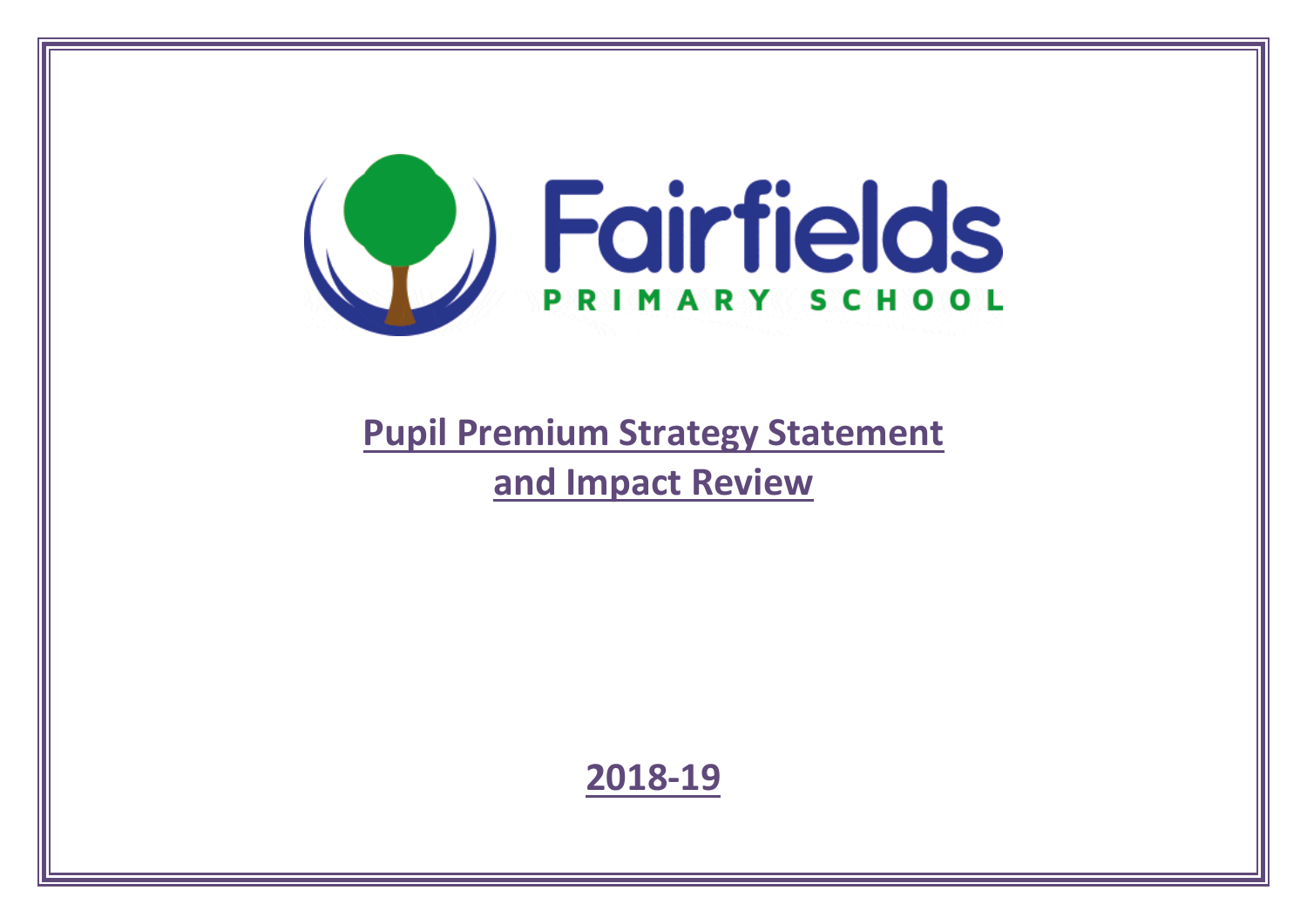## **1.0 Contextual Information**

| 2018-19   | <b>Total Budget</b> | £2300                                                                 | Date                                                                                                                                    | Oct 2018                                                                                                                                                                                                                                                                                                                                                                                                                                                                                                                                                                                                                                                                                                                                                                                                                                                                                                                                                                                                                     |  |
|-----------|---------------------|-----------------------------------------------------------------------|-----------------------------------------------------------------------------------------------------------------------------------------|------------------------------------------------------------------------------------------------------------------------------------------------------------------------------------------------------------------------------------------------------------------------------------------------------------------------------------------------------------------------------------------------------------------------------------------------------------------------------------------------------------------------------------------------------------------------------------------------------------------------------------------------------------------------------------------------------------------------------------------------------------------------------------------------------------------------------------------------------------------------------------------------------------------------------------------------------------------------------------------------------------------------------|--|
| 97        | <b>Number</b>       | 6(6.19%)                                                              | Date of final review                                                                                                                    | <b>July 2019</b>                                                                                                                                                                                                                                                                                                                                                                                                                                                                                                                                                                                                                                                                                                                                                                                                                                                                                                                                                                                                             |  |
|           |                     | Currently<br>only                                                     |                                                                                                                                         |                                                                                                                                                                                                                                                                                                                                                                                                                                                                                                                                                                                                                                                                                                                                                                                                                                                                                                                                                                                                                              |  |
|           | (%)                 | receive funding for 1                                                 |                                                                                                                                         |                                                                                                                                                                                                                                                                                                                                                                                                                                                                                                                                                                                                                                                                                                                                                                                                                                                                                                                                                                                                                              |  |
|           |                     | $PP+$ .                                                               |                                                                                                                                         |                                                                                                                                                                                                                                                                                                                                                                                                                                                                                                                                                                                                                                                                                                                                                                                                                                                                                                                                                                                                                              |  |
| $\bullet$ |                     |                                                                       |                                                                                                                                         |                                                                                                                                                                                                                                                                                                                                                                                                                                                                                                                                                                                                                                                                                                                                                                                                                                                                                                                                                                                                                              |  |
| $\bullet$ |                     |                                                                       |                                                                                                                                         |                                                                                                                                                                                                                                                                                                                                                                                                                                                                                                                                                                                                                                                                                                                                                                                                                                                                                                                                                                                                                              |  |
|           |                     |                                                                       |                                                                                                                                         |                                                                                                                                                                                                                                                                                                                                                                                                                                                                                                                                                                                                                                                                                                                                                                                                                                                                                                                                                                                                                              |  |
|           |                     |                                                                       |                                                                                                                                         |                                                                                                                                                                                                                                                                                                                                                                                                                                                                                                                                                                                                                                                                                                                                                                                                                                                                                                                                                                                                                              |  |
| $\bullet$ |                     |                                                                       |                                                                                                                                         |                                                                                                                                                                                                                                                                                                                                                                                                                                                                                                                                                                                                                                                                                                                                                                                                                                                                                                                                                                                                                              |  |
|           |                     |                                                                       |                                                                                                                                         |                                                                                                                                                                                                                                                                                                                                                                                                                                                                                                                                                                                                                                                                                                                                                                                                                                                                                                                                                                                                                              |  |
|           |                     |                                                                       |                                                                                                                                         |                                                                                                                                                                                                                                                                                                                                                                                                                                                                                                                                                                                                                                                                                                                                                                                                                                                                                                                                                                                                                              |  |
|           |                     |                                                                       |                                                                                                                                         |                                                                                                                                                                                                                                                                                                                                                                                                                                                                                                                                                                                                                                                                                                                                                                                                                                                                                                                                                                                                                              |  |
| $\bullet$ |                     |                                                                       |                                                                                                                                         |                                                                                                                                                                                                                                                                                                                                                                                                                                                                                                                                                                                                                                                                                                                                                                                                                                                                                                                                                                                                                              |  |
| $\bullet$ |                     |                                                                       |                                                                                                                                         |                                                                                                                                                                                                                                                                                                                                                                                                                                                                                                                                                                                                                                                                                                                                                                                                                                                                                                                                                                                                                              |  |
|           |                     |                                                                       |                                                                                                                                         |                                                                                                                                                                                                                                                                                                                                                                                                                                                                                                                                                                                                                                                                                                                                                                                                                                                                                                                                                                                                                              |  |
|           |                     |                                                                       |                                                                                                                                         |                                                                                                                                                                                                                                                                                                                                                                                                                                                                                                                                                                                                                                                                                                                                                                                                                                                                                                                                                                                                                              |  |
| $\bullet$ |                     |                                                                       |                                                                                                                                         |                                                                                                                                                                                                                                                                                                                                                                                                                                                                                                                                                                                                                                                                                                                                                                                                                                                                                                                                                                                                                              |  |
|           |                     |                                                                       |                                                                                                                                         |                                                                                                                                                                                                                                                                                                                                                                                                                                                                                                                                                                                                                                                                                                                                                                                                                                                                                                                                                                                                                              |  |
|           |                     |                                                                       |                                                                                                                                         |                                                                                                                                                                                                                                                                                                                                                                                                                                                                                                                                                                                                                                                                                                                                                                                                                                                                                                                                                                                                                              |  |
|           |                     |                                                                       |                                                                                                                                         |                                                                                                                                                                                                                                                                                                                                                                                                                                                                                                                                                                                                                                                                                                                                                                                                                                                                                                                                                                                                                              |  |
|           |                     |                                                                       |                                                                                                                                         |                                                                                                                                                                                                                                                                                                                                                                                                                                                                                                                                                                                                                                                                                                                                                                                                                                                                                                                                                                                                                              |  |
|           |                     |                                                                       |                                                                                                                                         |                                                                                                                                                                                                                                                                                                                                                                                                                                                                                                                                                                                                                                                                                                                                                                                                                                                                                                                                                                                                                              |  |
|           | $\bullet$           | <b>Fairfields Primary School</b><br>and higher than average mobility. | of <sub>1</sub><br><b>Disadvantaged Pupils</b><br>The Headteacher is Mr Matthew Shotton<br>made through the your child's class teacher. | The strategic Pupil Premium lead in school is Mr M. Gallop (SENCo); however day to day contact can also be<br>Fairfields Primary School opened in 2017 and has 127 Pupils on roll.<br>Expansion plans year on year are to add an additional 30 children.<br>The percentage of pupils known to be eligible for Pupil Premium funding is 6.19%- of which 66.67% (4/6) are<br>'Looked After' or 'Post Looked After', 0% have a parent in the Armed Forces.<br>The number of pupils entitled to Free School meals is 2 (33.33%).<br>However, these percentages are liable to fluctuate throughout the year due to changes in cohort demographics<br>We currently only receive funding of £2300 due to the funding formula being based on the previous year's<br>census and therefore not recognising pupil premium pupils for our new children. However, we are fully<br>committed to supporting these children both academically and culturally.<br>These percentages were correct at the time of publication $-$ October 2018. |  |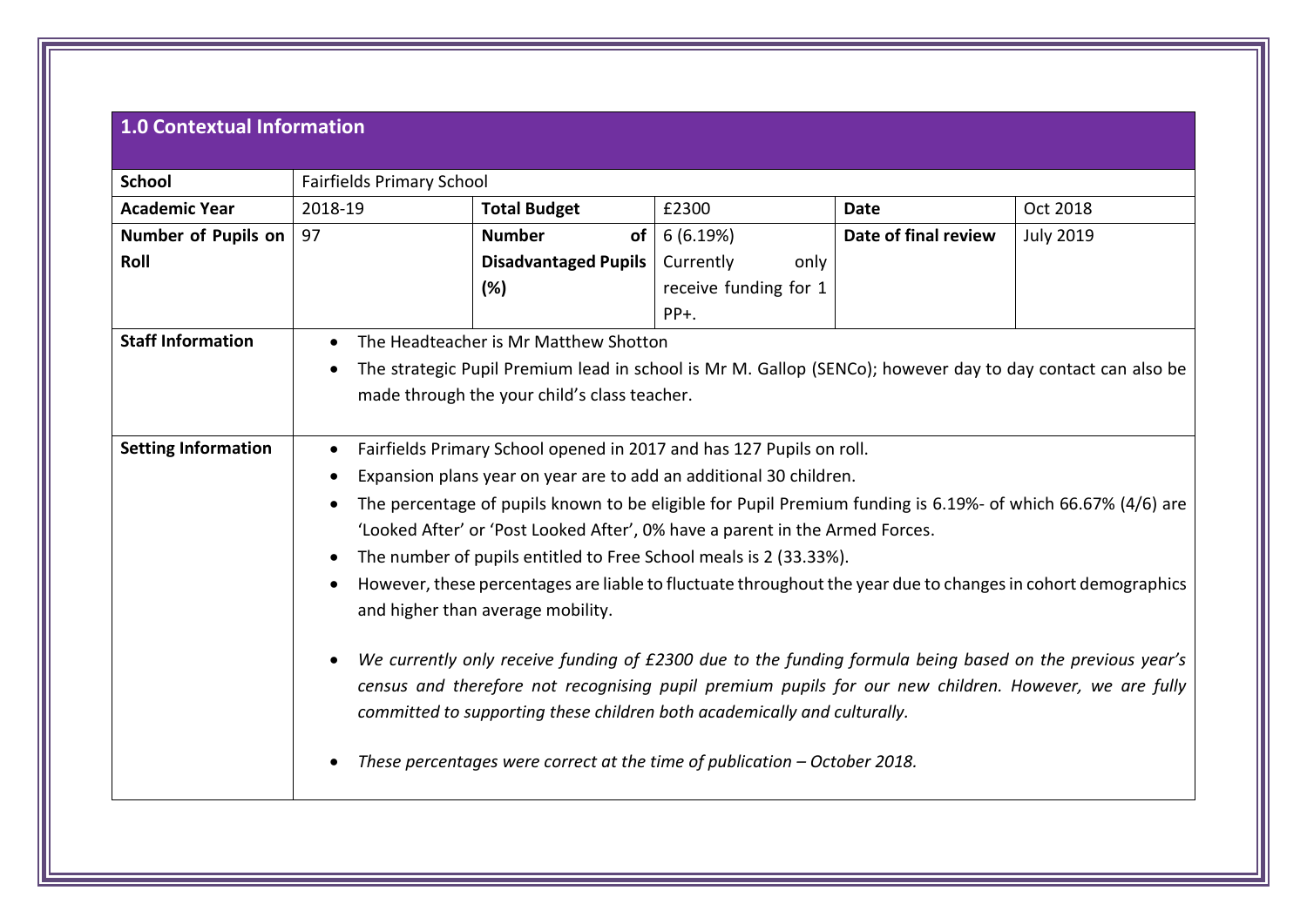## **2.0 Fairfields Primary School Strategic Vision**

Our key ethos and aims include -

- Fairfields Primary School adopts a whole school approach with all being empowered and accountable for our pupil premium pupils.
- There should be no gap in progress or attainment between pupil premium pupils and non-pupil premium pupils.
- Pupil premium funds will be ring fenced to directly benefit and target pupil premium pupils, they will be specifically tailored to meet their individual needs and the provision will include ways which are in addition to and different from other intervention programs as required.

All expenditure is evaluated using key performance indicators, including attendance, attainment, progress and punctuality.

- Pupil premium is a key focus of teaching and learning and plays a crucial part in planning, monitoring and assessment.
- Direct involvement by all stakeholders including our Pupil Premium Governor.
- Governors, especially our Pupil Premium governor, to be fully involved in the monitoring and evaluation of the Pupil Premium interventions, analysis and costings.

At Fairfields Primary School our strategic vision for Pupil Premium pupils is to ensure outstanding provision at two levels, the whole school level and the bespoke, specific interventions for each pupil.

#### Whole School Level:

• Our whole school offer is deep rooted in academic research and years of piloting new ideas with our most vulnerable being our benchmark.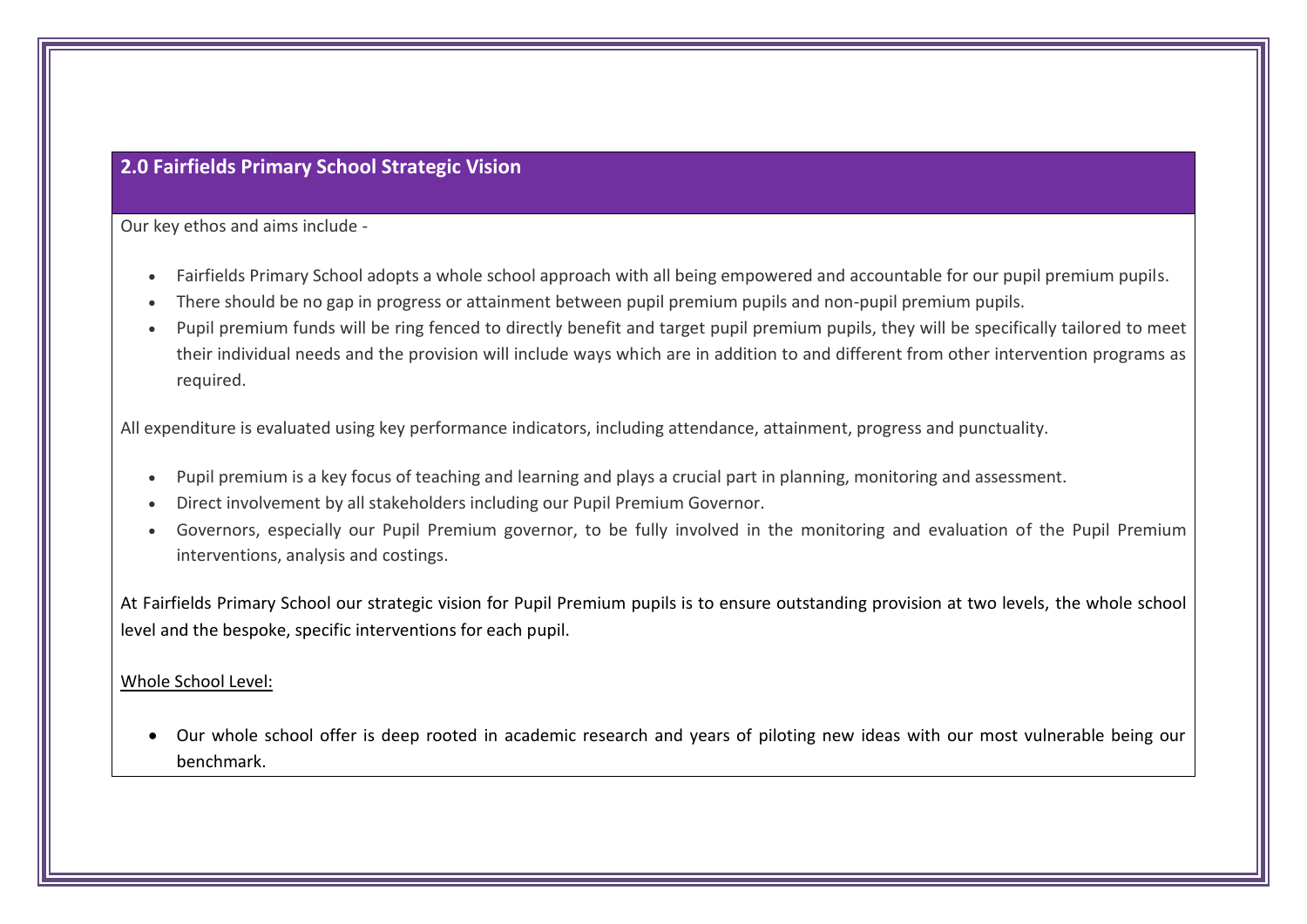- Our School Creed underpins our ethos of care, nurture and respect and addresses and celebrates the differences amongst all members of the Fairfields Primary School community.
- Enrichment is key to our success at Fairfields Primary School. We offer over 120 places each week in extracurricular provision where Pupil Premium pupils are targeted and supported to attend. Inevitably, as with any residential trips, holiday clubs or opportunities we offer, we will assist our parents financially if necessary.
- Parental engagement is key to providing a positive and nurturing environment in which our Pupil Premium pupils can achieve their potential.
- Early intervention and targeted learning support are central to our strategy. Diminishing attainment gaps very early on allows us freedoms to layer pupils with the huge number of experiences as they continue their journey through our school.

### Bespoke provision for individual pupils:

- We believe that pupil premium should be used to impact the wider school but it is also pertinent that the pupil premium is specifically tailored to meet the needs of individual pupils, in addition to, and in different ways from our other intervention programmes.
- As we cannot compartmentalize pupils into specific boxes, we have created a referral system that engages all relevant stakeholders before any additional provisions are introduced. This ensures that no child slips through the net.
- No one child is the same and this is reflected in the wide variety of ways pupil premium is utilised. The provision provided encompasses both direct approaches to 'diminishing the difference' and other more creative interventions, which subsequently influence academic achievement and very importantly enhance their social and emotional wellbeing.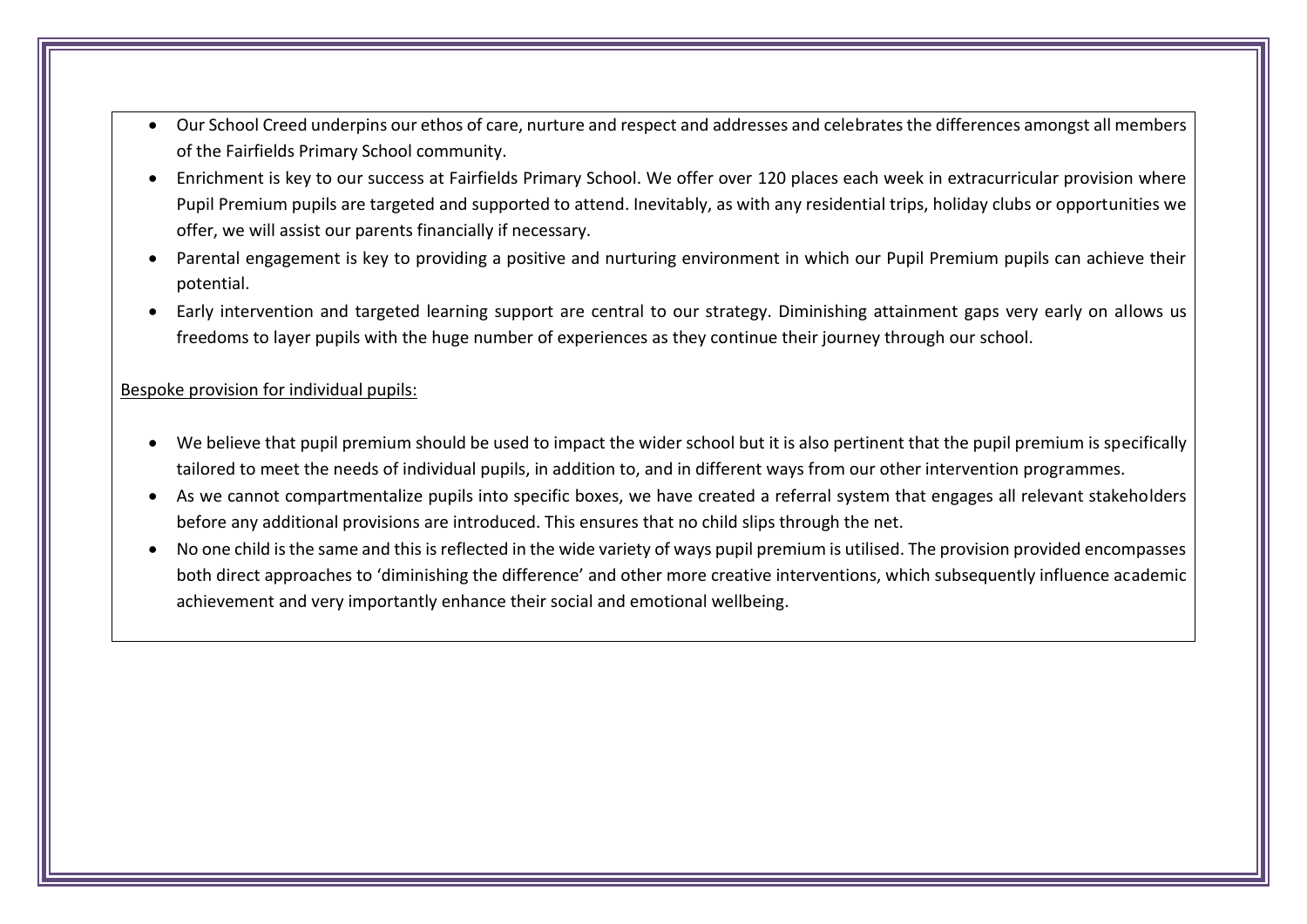| <b>Barrier to attainment</b>                                                                                 | <b>Desired Outcome</b>                                                                                                                 | <b>Success Criteria</b>                                                                                                                                                                                                |
|--------------------------------------------------------------------------------------------------------------|----------------------------------------------------------------------------------------------------------------------------------------|------------------------------------------------------------------------------------------------------------------------------------------------------------------------------------------------------------------------|
| Vulnerable families and pupils that need<br>high emotional and social support                                | involvement and collaboration with<br>Greater<br>families and school to support the social and<br>emotional wellbeing of the children. | school<br>Evidence<br>parental<br>0f<br>improved<br>relationships through parental<br>questionnaire<br>responses.<br>Vulnerable children displaying higher levels of<br>emotional understanding and resilience through |
|                                                                                                              |                                                                                                                                        | school's own assessment tools.                                                                                                                                                                                         |
| High mobility into school that has an<br>impact on the consistency of lessons                                | Children who enter the school mid-year to settle<br>quickly and begin to diminish any differences in<br>attainment and progress.       | Evidence of good / outstanding progress in books.<br>Data evidence showing good and outstanding<br>progress within first term of entering Fairfields.                                                                  |
| Considerable<br>number<br>of<br>families<br>relocating to the area with English as an<br>additional language | Improved speech and understanding of children,<br>including those with English as an additional<br>language (EAL).                     | Evidence of good / outstanding progress within<br>NASSEA assessment criteria on a termly basis.                                                                                                                        |

| 4.0 Planned Initiatives 2018-19 - Whole School |                                                                 |                                  |                      |                   |  |
|------------------------------------------------|-----------------------------------------------------------------|----------------------------------|----------------------|-------------------|--|
| <b>Initiative</b>                              | <b>Proposed Action</b>                                          | Impact measure                   | Estimated<br>Cost(f) | <b>Staff Lead</b> |  |
| Diminishing<br>the                             | All staff to receive CPD input on the delivery of Maths Mastery | Pupil Progress meetings and      | E350                 | ALL               |  |
|                                                | difference in attainment $\vert$ by IFTL Academy SLE for Maths. | ongoing data trend analysis will |                      | <b>TEACHERS</b>   |  |

## **3.0 Barriers to attainment and desired outcomes**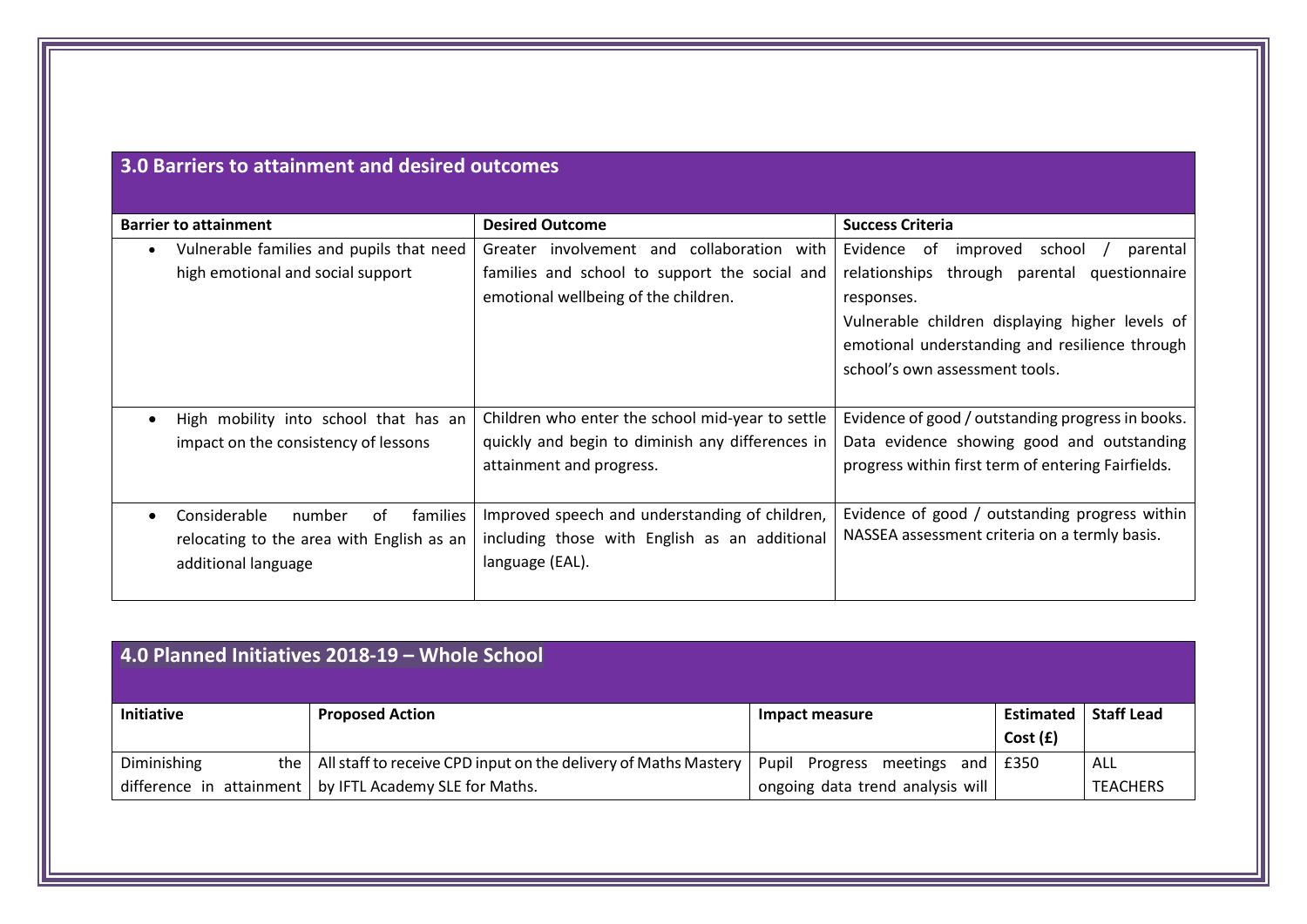| and progress - Maths and |                                                               | show a diminished difference        |      |                 |
|--------------------------|---------------------------------------------------------------|-------------------------------------|------|-----------------|
| Reading                  | Reading CPD and ongoing support for all teachers. Reading     | between<br>disadvantaged and        |      | MS/DT           |
|                          | intervention groups to be initiated across the school.        | non-disadvantaged children in       |      |                 |
|                          |                                                               | both Maths and Reading.             |      | <b>SUBJECT</b>  |
|                          | Small group intervention with class teacher or learning       |                                     |      | <b>LEADS</b>    |
|                          | support assistant with identified disadvantaged pupils who    | Baseline testing for all new pupils |      |                 |
|                          | require further support and provision.                        | upon entry to school against age    |      |                 |
|                          |                                                               | related expectations are to be      |      |                 |
|                          |                                                               | utilised to show higher levels of   |      |                 |
|                          |                                                               | progress in comparison to non-      |      |                 |
|                          |                                                               | disadvantaged children.             |      |                 |
|                          |                                                               | Scrutiny of assessment data and     |      |                 |
|                          |                                                               | children's books to ensure          |      |                 |
|                          |                                                               | progress is made and, where         |      |                 |
|                          |                                                               | necessary, rapid improvements       |      |                 |
|                          |                                                               | are evident.                        |      |                 |
|                          |                                                               |                                     |      |                 |
|                          |                                                               |                                     |      |                 |
| Diminishing<br>the       | All staff to receive CPD input on the delivery of 'Big Write' | Pupil Progress meetings and         | £350 | <b>ALL</b>      |
| difference in attainment | teaching strategy. Disadvantaged pupils, as a 'vulnerable     | ongoing data trend analysis will    |      | <b>TEACHERS</b> |
| and progress - Writing.  | cohort' to be directly targeted through planning and          | show a diminished difference        |      |                 |
|                          | questioning during learning activities in order to promote    | between disadvantaged and           |      | MS/DT           |
|                          | higher levels of engagement and progress                      | non-disadvantaged children in       |      |                 |
|                          |                                                               | Writing.                            |      | <b>SUBJECT</b>  |
|                          |                                                               |                                     |      | <b>LEADS</b>    |
|                          |                                                               | Baseline testing for all new pupils |      |                 |
|                          |                                                               | upon entry to school against age    |      |                 |
|                          |                                                               | related expectations are to be      |      |                 |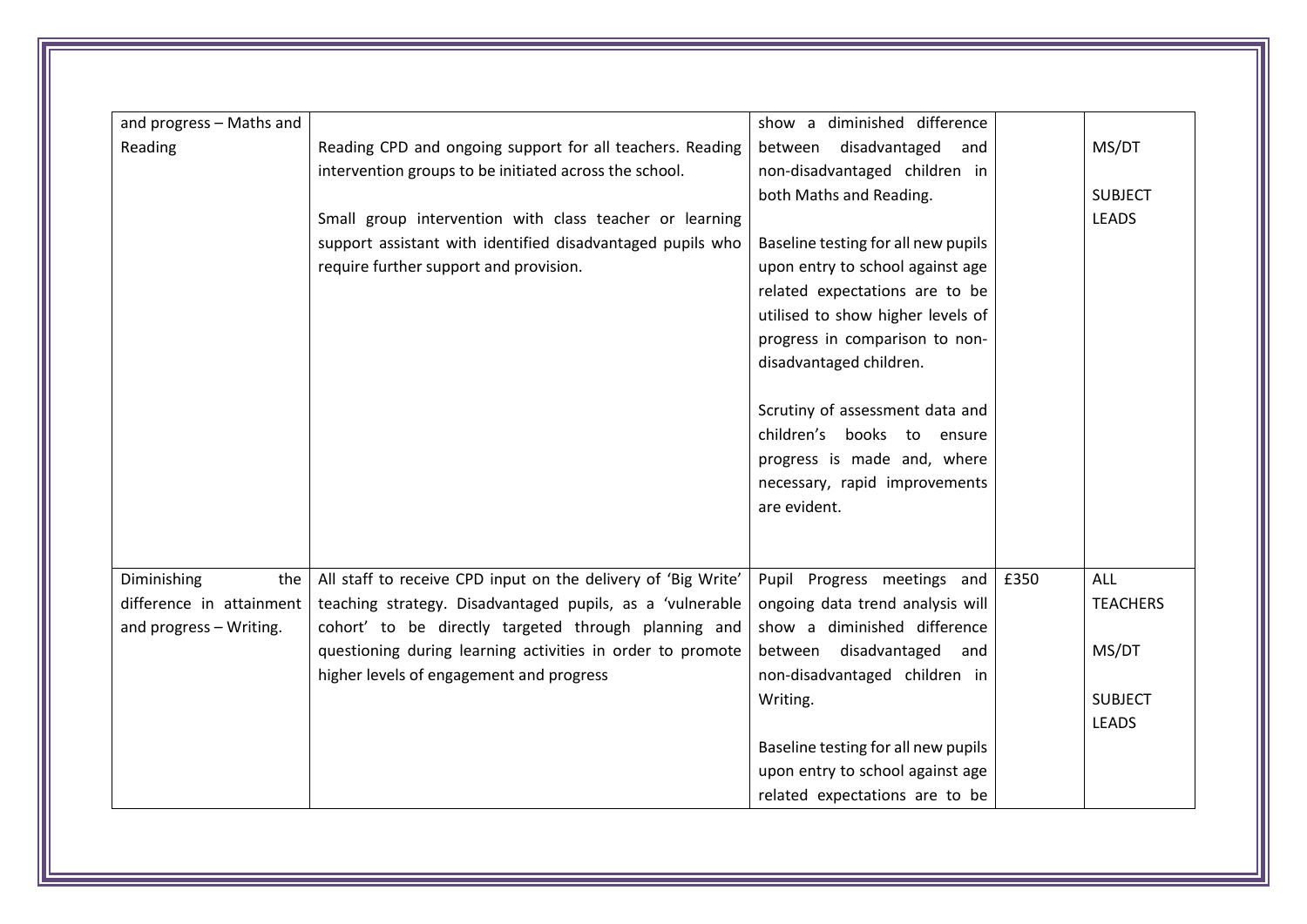|                                                                                                                         |                                                                                                                                                                                                                                                                                                         | utilised to show higher levels of<br>progress in comparison to non-<br>disadvantaged children.<br>Scrutiny of assessment data and<br>children's books to ensure<br>progress is made and, where<br>necessary, rapid improvements<br>are evident.                                                                         |                             |                   |
|-------------------------------------------------------------------------------------------------------------------------|---------------------------------------------------------------------------------------------------------------------------------------------------------------------------------------------------------------------------------------------------------------------------------------------------------|-------------------------------------------------------------------------------------------------------------------------------------------------------------------------------------------------------------------------------------------------------------------------------------------------------------------------|-----------------------------|-------------------|
| <b>Initiative</b>                                                                                                       | 4.1 Planned Initiatives 2018-19 - Personalised and Targeted Provision<br><b>Proposed Action</b>                                                                                                                                                                                                         | <b>Impact measure</b>                                                                                                                                                                                                                                                                                                   | <b>Estimated</b><br>Cost(f) | <b>Staff Lead</b> |
| Greater involvement with<br>families and school to<br>support the social and<br>emotional wellbeing of<br>the children. | Higher level of communication and bespoke, individual<br>support from members of the Pupil Support Team for<br>disadvantaged families highlighted in need of further<br>provision or signposting.<br>Use expertise from across the IFTL regarding the emotional<br>wellbeing of disadvantaged children. | levels of social and<br>Higher<br>emotional wellbeing seen and<br>reported amongst any families<br>highlighted.<br>IFTL Wellbeing leads to be<br>contacted for advice, where<br>necessary. Flourish Assessments<br>to be used, when necessary, to<br>provide a baseline assessment on<br>a child's emotional wellbeing. | £1200                       | MG/MJ<br>MG/MJ    |
|                                                                                                                         | Financial support for uniforms / enrichment opportunities -<br>Fairfield School will, on a case by case basis, assist all                                                                                                                                                                               |                                                                                                                                                                                                                                                                                                                         |                             | MS/KC             |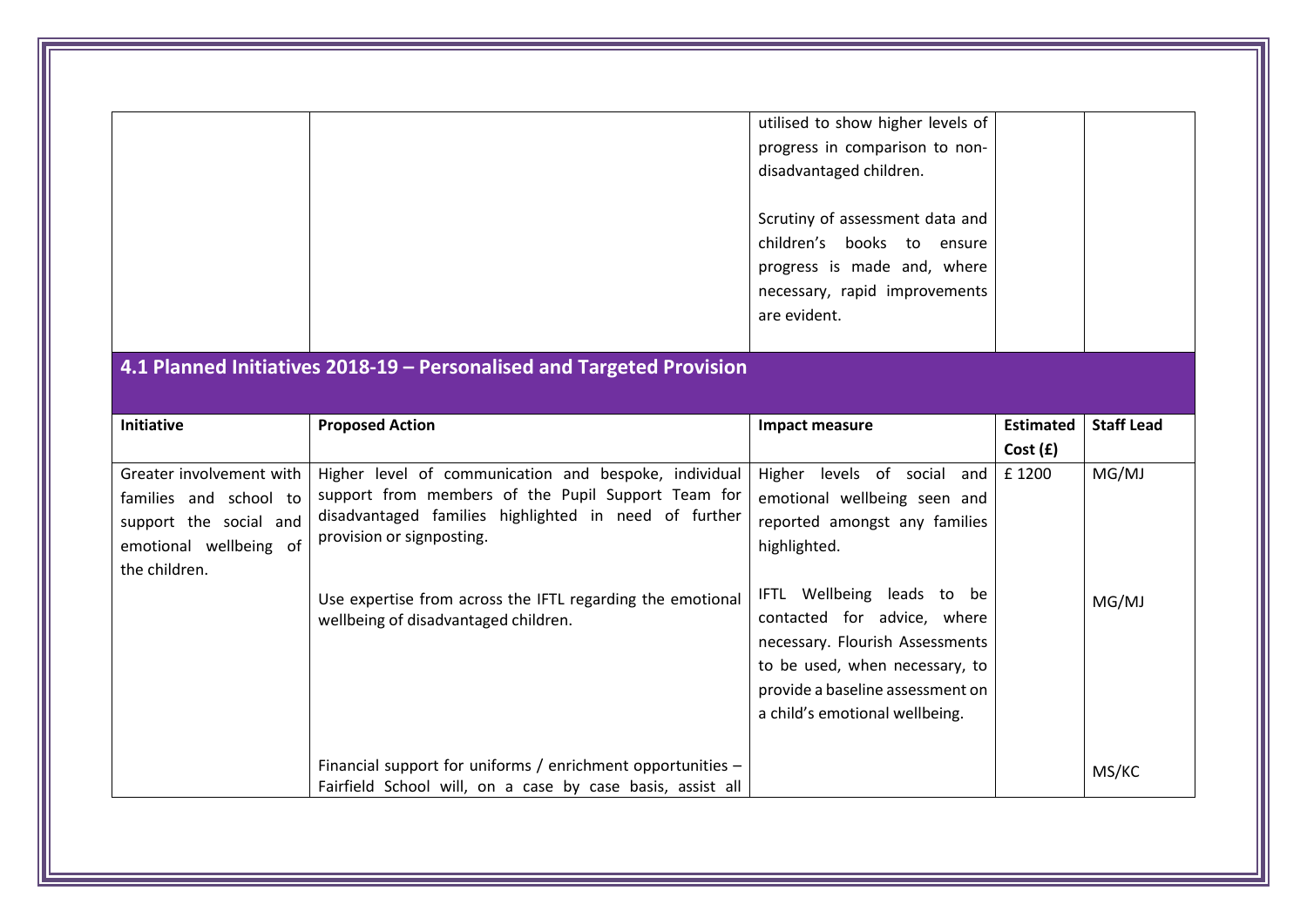|                                                                                                                                     | disadvantaged pupils to be fully integrated into the school<br>community                                                                                                                                                                                                                                                                              | Ensure that all disadvantaged<br>children are given their first<br>choice extracurricular club                                                                                                                                 |      |                                 |
|-------------------------------------------------------------------------------------------------------------------------------------|-------------------------------------------------------------------------------------------------------------------------------------------------------------------------------------------------------------------------------------------------------------------------------------------------------------------------------------------------------|--------------------------------------------------------------------------------------------------------------------------------------------------------------------------------------------------------------------------------|------|---------------------------------|
| speech<br>Improve<br>and<br>understanding<br>οf<br>children, including those<br>English<br>with<br>as<br>an<br>additional language. | Small group intervention with class teacher or learning<br>support assistant with identified disadvantaged pupils who<br>require further support and provision regarding EAL.                                                                                                                                                                         | NASSEA  <br>When<br>necessary,<br>assessments to be conducted<br>upon entry to school to provide a<br>baseline.<br>Evidence of good / outstanding<br>NASSEA<br>within<br>progress<br>assessment criteria on a termly<br>basis. | £400 | ALL<br><b>TEACHERS</b><br>MG/MJ |
| <b>Notes</b>                                                                                                                        | Our plans are adapted throughout the year and reviewed termly in conjunction with the headteacher, Assistant Head Teacher,<br>SENCo and class teachers. The adaptations to our pupil premium budget allocation are made specifically with the needs of<br>each individual child in mind, therefore our final spend is expected to be slightly higher. |                                                                                                                                                                                                                                |      |                                 |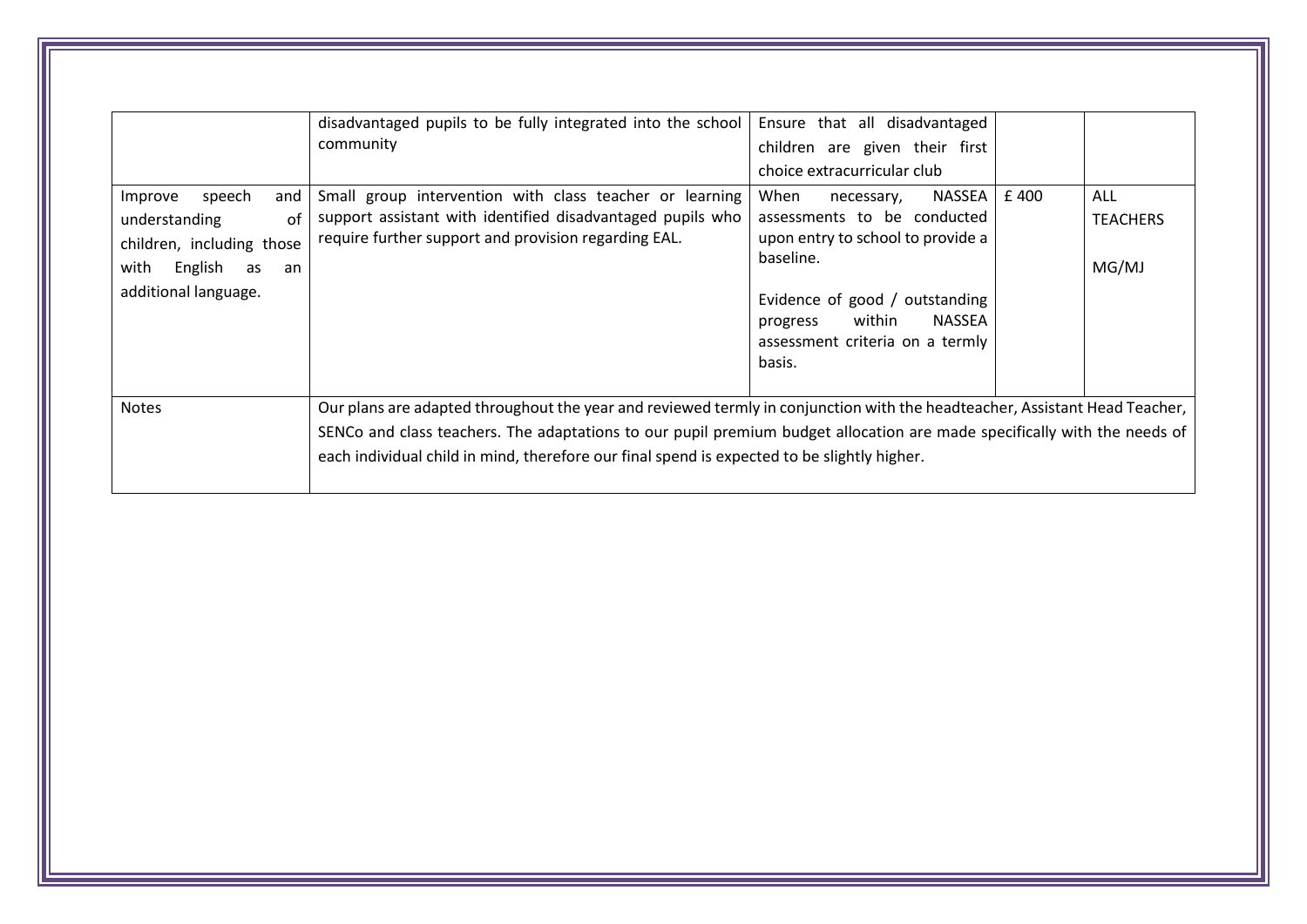# **6.0 Impact Analysis - July 2019**

| <b>Initiative</b>                        | Impact                                                                             | <b>Lessons Learned for 19-20</b> |
|------------------------------------------|------------------------------------------------------------------------------------|----------------------------------|
| <b>Notes</b>                             | As the number of children currently in receipt of Pupil Premium funding (1 -       |                                  |
|                                          | £2300) is extremely small, the analysis of impact is not statistically viable.     |                                  |
|                                          | However, the details contained below contain the general data trends, as well      |                                  |
|                                          | and any notable improvements seen.                                                 |                                  |
| Diminishing the difference in attainment | In Maths, the percentage difference between the disadvantaged and non-             | Moving forward into 19/20        |
| and progress - Maths and Reading         | disadvantaged attaining 'AT' or 'Greater Depth' has diminished by 17.6% from       | progress and attainment of all   |
|                                          | 25.9% in Autumn 1 to 8.3% Summer 2. The embedding of the Maths mastery             | disadvantaged children will be   |
|                                          | curriculum across the school, coupled with the focus on PP children within         | monitored closely, across all    |
|                                          | verbal feedback given could be argued to be having a positive impact upon the      | subject areas.                   |
|                                          | difference in attainment seen.                                                     |                                  |
|                                          |                                                                                    | If any areas of development      |
|                                          | In Reading, the percentage difference between the disadvantaged and non-           | are highlighted (either by       |
|                                          | disadvantaged attaining 'AT' or 'Greater Depth' has diminished by 14.5% from       | class teacher, senior leaders    |
|                                          | 32.8% in Autumn 1 to 18.3% Summer 2. This again could be argued to be as a         | or the SENCo), money from        |
|                                          | result of quality first teaching strategies, alongside a focus upon verbal         | budget can<br>the<br>PP<br>be    |
|                                          | feedback for pupil premium children.                                               | accessed through the panel       |
|                                          |                                                                                    | process in order to implement    |
|                                          | Provision map data of interventions using exit data has also shown to have a       | further provision.               |
|                                          | positive impact on pupils learning and progress toward individual targets.         |                                  |
|                                          |                                                                                    |                                  |
|                                          | Interventions are rigorously tracked and personalised for pupils needs. QFT        |                                  |
|                                          | teaching for all pupils across the school has improved - this has been observed    |                                  |
|                                          |                                                                                    |                                  |
|                                          | during 'spotlight tours' and staff observations. MG and MS also completed a        |                                  |
|                                          | spotlight tour for differentiation and meeting the needs of vulnerable groups      |                                  |
|                                          | with a particular focus on the most able, PP and SEND. It was felt that Fairfields |                                  |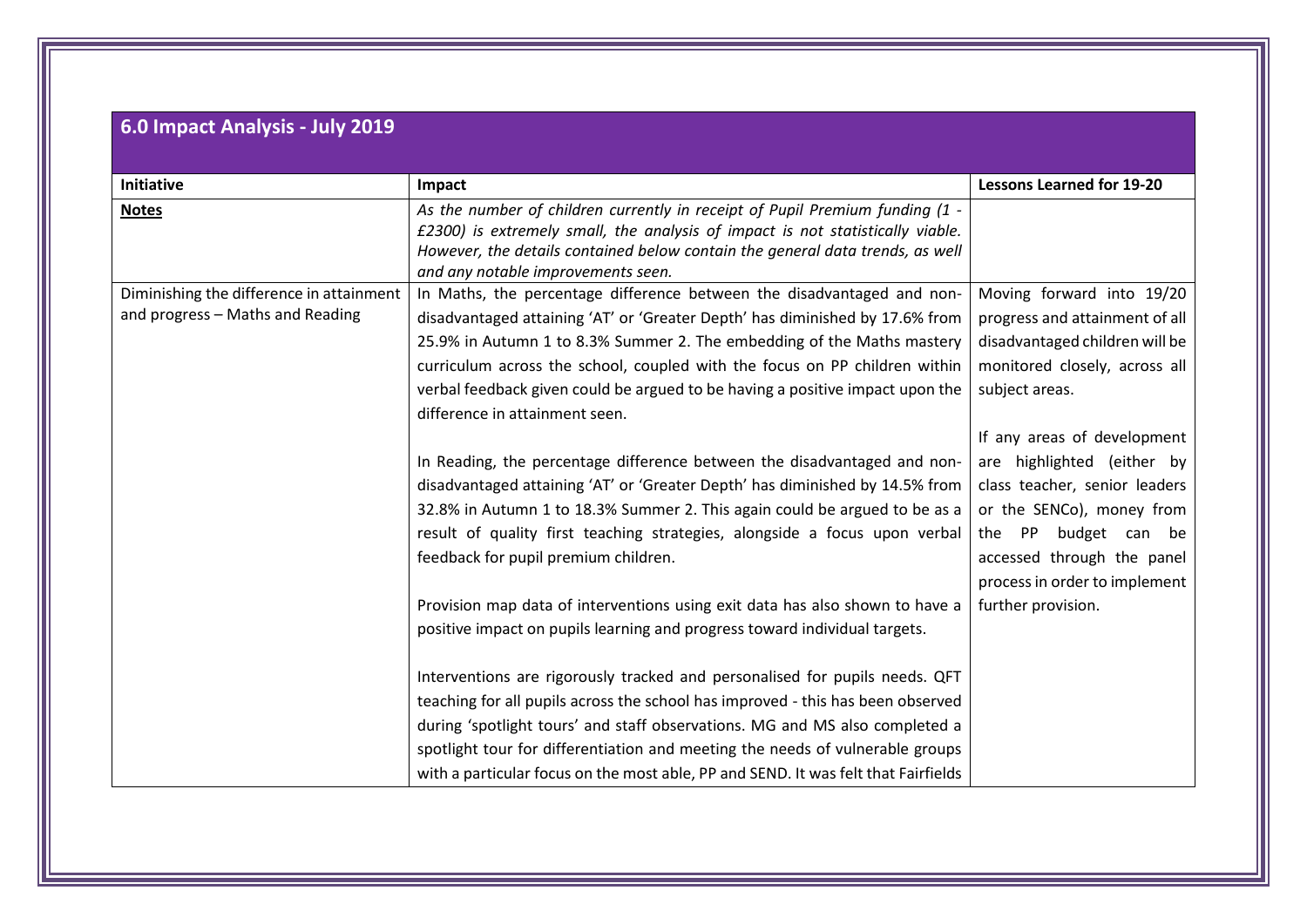|                                          | provided an inclusive environment for pupils to achieve. Differentiation was       |                                 |
|------------------------------------------|------------------------------------------------------------------------------------|---------------------------------|
|                                          | observed and pupils were supported and challenged appropriately.                   |                                 |
| Diminishing the difference in attainment | In Writing however, the percentage difference between the disadvantaged and        | Moving forward into 19/20       |
| and progress - Writing.                  | non-disadvantaged attaining 'AT' or 'Greater Depth' has broadly maintained it's    | progress and attainment of all  |
|                                          | level from 21.3 % in Autumn 1 to 21.8% Summer 2. This is obviously not at the      | disadvantaged children will be  |
|                                          | same level of diminished change compared to Maths and Reading. Therefore,          | monitored closely, across all   |
|                                          | moving forward into next academic year, a high level of monitoring will need       | subject areas. As mentioned,    |
|                                          | to be enacted in order to analyse the impact of the 'Write Stuff' further on       | this will be very important for |
|                                          | attainment and progress for disadvantaged children.                                | the Head of English and         |
|                                          |                                                                                    | Assessment Lead to monitor      |
|                                          | Provision map data of interventions using exit data has also shown to have a       | the impact of whole school      |
|                                          | positive impact on pupils learning and progress toward individual targets.         | writing initiatives upon the    |
|                                          |                                                                                    | difference<br>diminishing<br>in |
|                                          | Interventions are rigorously tracked and personalised for pupils needs. QFT        | Writing.                        |
|                                          | teaching for all pupils across the school has improved - this has been observed    |                                 |
|                                          | during walk rounds and staff observations. MG and MS also completed a              | If any areas of development     |
|                                          | spotlight tour for differentiation and meeting the needs of vulnerable groups      | are highlighted (either by      |
|                                          | with a particular focus on the most able, PP and SEND. It was felt that Fairfields | class teacher, senior leaders   |
|                                          | provided an inclusive environment for pupils to achieve. Differentiation was       | or the SENCo), money from       |
|                                          | observed and pupils were supported and challenged appropriately.                   | budget can be<br>the PP         |
|                                          |                                                                                    | accessed through the panel      |
|                                          |                                                                                    | process in order to implement   |
|                                          |                                                                                    | further provision.              |
| Greater involvement with families and    | The engagement of all disadvantaged parents has been a key focus throughout        | Moving forward into 19/20       |
| school to support the social and         | the year. Of the 6 children considered to be disadvantaged, parental               | the school will continue to     |
| emotional wellbeing of the children.     | engagement in parents evening was raised from 83.3% (5/6) to 100% (6/6)            | the<br>monitor<br>levels<br>0f  |
|                                          | between the Autumn Term and the Summer Term. All class teachers reported           | engagement of 'hard to reach    |
|                                          | beneficial relationships between themselves and the parents of their               | families'. This can be done     |
|                                          | disadvantaged children. Disadvantaged families were contacted by the school        | through monitoring parental     |
|                                          |                                                                                    |                                 |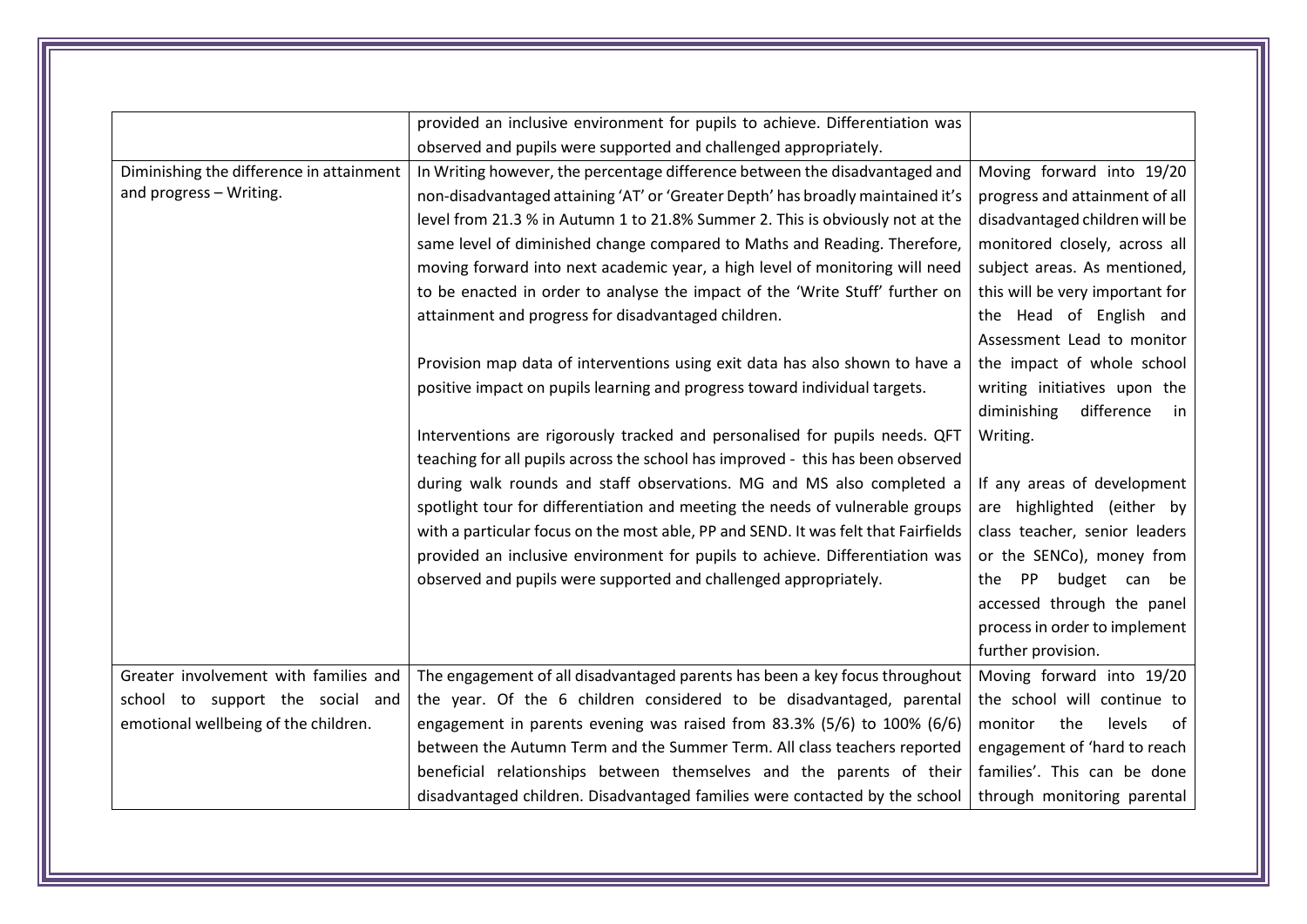|                                           | in order to secure first preference on timings for parental appointments, this                | child's<br>engagement in a        |
|-------------------------------------------|-----------------------------------------------------------------------------------------------|-----------------------------------|
|                                           | can be argued to have a beneficial impact upon attendance.                                    | learning through a class          |
|                                           |                                                                                               | teacher<br>level, to actively     |
|                                           | Disadvantaged children accessing enrichment opportunities proved to be more                   | approaching<br>disadvantaged      |
|                                           | challenging. When questioned upon the reason as to 'why' the children were                    | families<br>offers<br>with<br>0f  |
|                                           | not actively taking part in any of the enrichment opportunities on offer, only                | support,<br>signposting<br>or     |
|                                           | 16.6% (1/6) stated that it was the financial implications having a detrimental                | information concerning their      |
|                                           | effect. The general trend was that the children not taking part were just<br>choosing not to. | child's progress.                 |
|                                           |                                                                                               | The<br>attendance<br>of           |
|                                           | With regard to % attendance, both disadvantaged and non-disadvantaged                         | disadvantaged families<br>at      |
|                                           | children had attendance at school broadly in line with each other (Non-                       | parents evening, as well as the   |
|                                           | disadvantaged 97%- compared to disadvantaged 96%) Should this situation                       | attendance of disadvantaged       |
|                                           | change in 2019-20, personalised approaches and initiatives will need to be                    | children<br>in<br>enrichment      |
|                                           | considered.                                                                                   | activities will continue to be    |
|                                           |                                                                                               | closely monitored.                |
|                                           |                                                                                               |                                   |
|                                           |                                                                                               | The use of Pupil Voice will also  |
|                                           |                                                                                               | be encouraged when after          |
|                                           |                                                                                               | school<br>enrichment              |
|                                           |                                                                                               | opportunities<br>being<br>are     |
|                                           |                                                                                               | planned termly.                   |
| Improve speech and understanding of       | The NASSEA Assessment framework was deployed for all children within the                      | Moving forward into 19/20,        |
| children, including those with English as | school, from Y1 upwards - including those considered disadvantaged (1). Upon                  | <b>NASSEA</b><br>the<br>of<br>use |
| an additional language.                   | publication of this document, the school had 30.73% of children considered to                 | assessments will continue as a    |
|                                           | be EAL. Whereas only 1 of the children considered to be disadvantaged also                    | way to highlight and support      |
|                                           | had EAL. This child scored 7 on the NASSEA assessment framework, therefore                    | any new children to the           |
|                                           | needed no further support or intervention regarding their EAL understanding -                 | school considered to have         |
|                                           |                                                                                               | EAL. This may include children    |
|                                           |                                                                                               |                                   |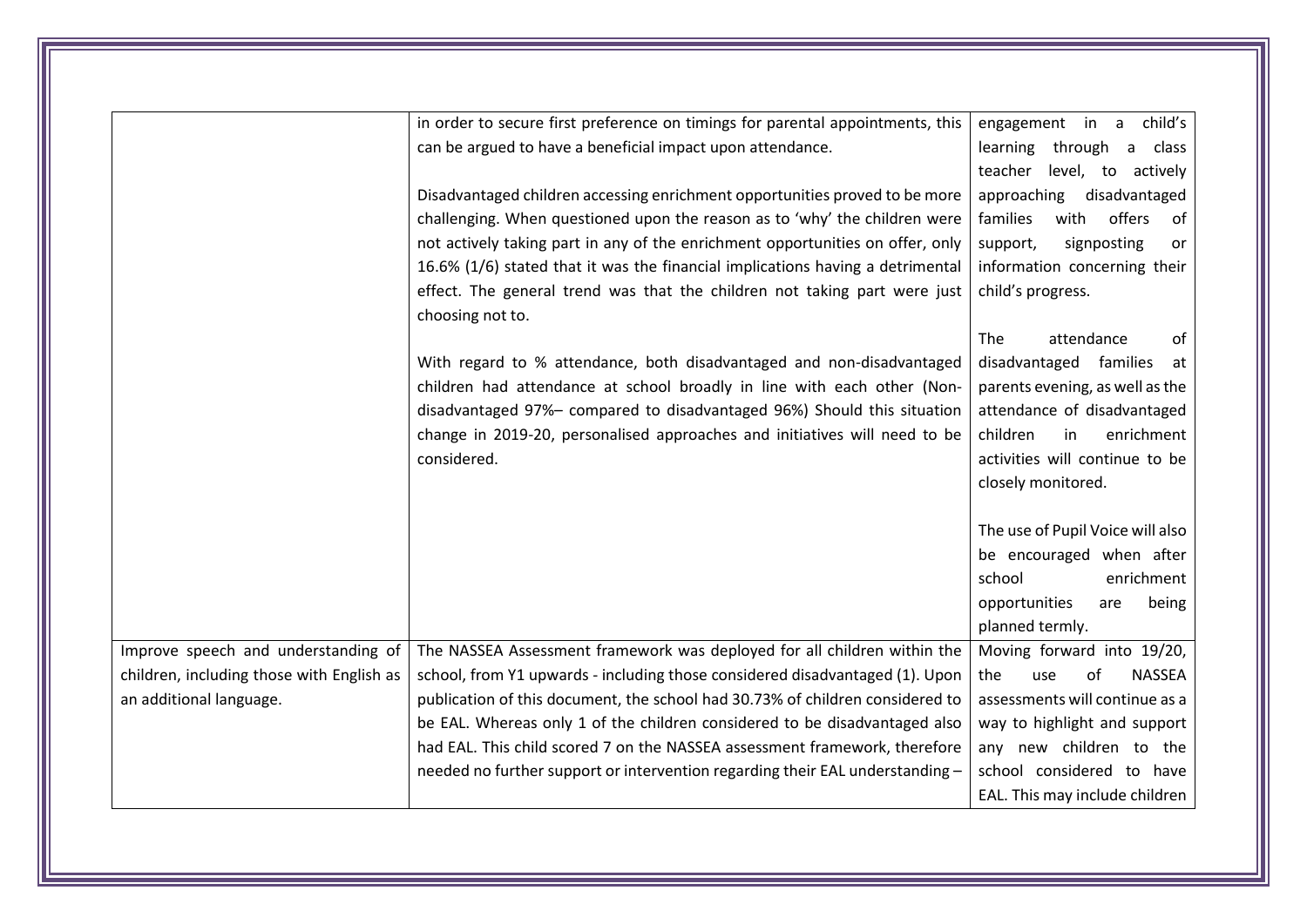| however monitoring at a QFT level was still implemented to ensure                      | who are also considered to be                                                                                                   |
|----------------------------------------------------------------------------------------|---------------------------------------------------------------------------------------------------------------------------------|
|                                                                                        | disadvantaged or vulnerable.                                                                                                    |
| Provision mapping tracking shows all disadvantaged pupils either achieved, or          |                                                                                                                                 |
| interventions. Where children did not achieve their targets, provision was             |                                                                                                                                 |
| altered in order to further attempt to meet their needs during the following<br>cycle. |                                                                                                                                 |
|                                                                                        |                                                                                                                                 |
|                                                                                        | understanding of new 'topic specific' vocabulary.<br>made good progress towards achieving their bespoke targets within 'Wave 2' |